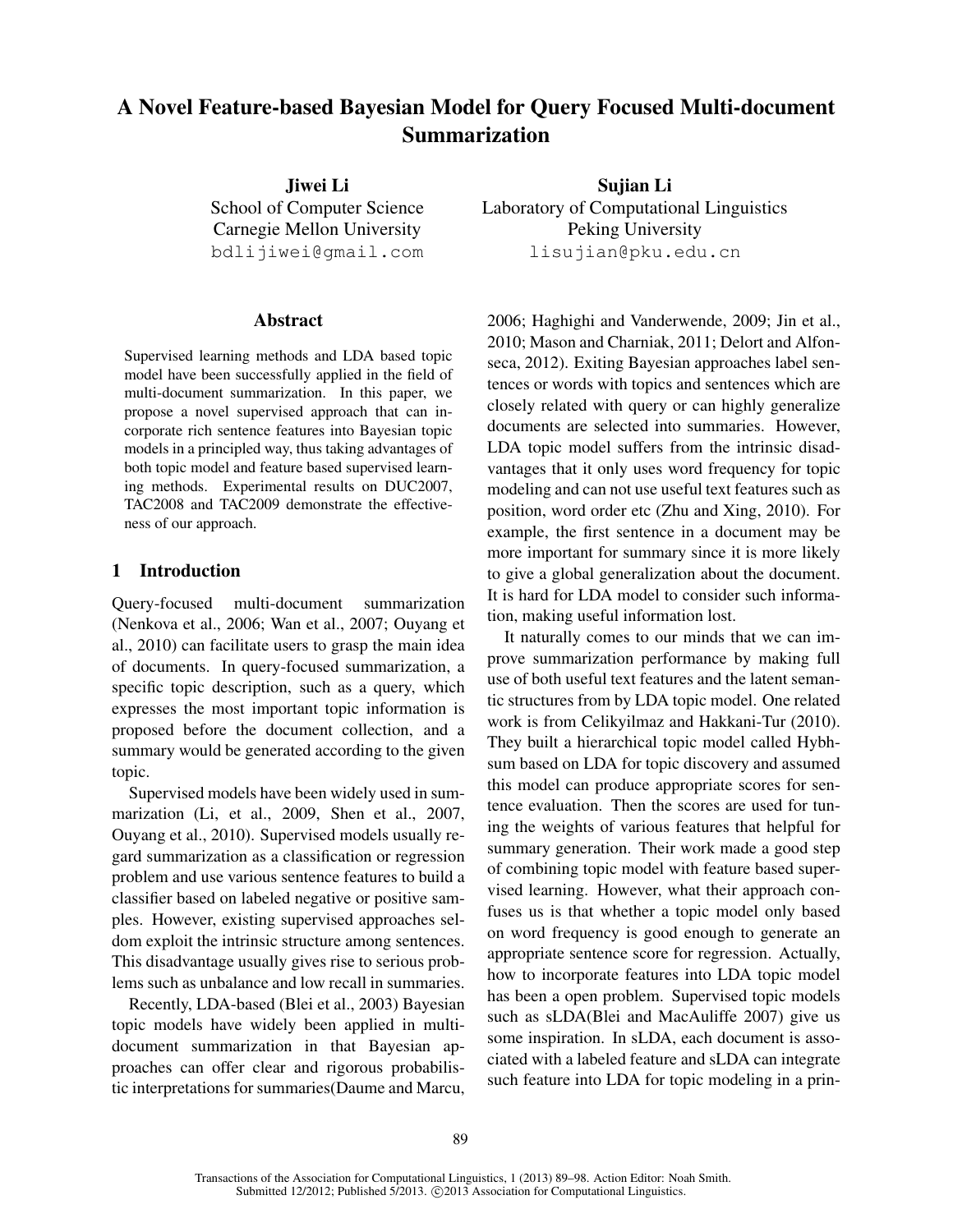cipled way.

With reference to the work of supervised LDA models, in this paper, we propose a novel sentence feature based Bayesian model S-sLDA for multidocument summarization. Our approach can naturally combine feature based supervised methods and topic models. The most important and challenging problem in our model is the tuning of feature weights. To solve this problem, we transform the problem of finding optimum feature weights into an optimization algorithm and learn these weights in a supervised way. A set of experiments are conducted based on the benchmark data of DUC2007, TAC2008 and TAC2009, and experimental results show the effectiveness of our model.

The rest of the paper is organized as follows. Section 2 describes some background and related works. Section 3 describes our details of S-sLDA model. Section 4 demonstrates details of our approaches, including learning, inference and summary generation. Section 5 provides experiments results and Section 6 concludes the paper.

# 2 Related Work

A variety of approaches have been proposed for query-focused multi-document summarizations such as unsupervised (semi-supervised) approaches, supervised approaches, and Bayesian approaches.

Unsupervised (semi-supervised) approaches such as Lexrank (Erkan and Radex, 2004), manifold (Wan et al., 2007) treat summarization as a graphbased ranking problem. The relatedness between the query and each sentence is achieved by imposing querys influence on each sentence along with the propagation of graph. Most supervised approaches regard summarization task as a sentence level two class classification problem. Supervised machine learning methods such as Support Vector Machine(SVM) (Li, et al., 2009), Maximum Entropy (Osborne, 2002) , Conditional Random Field (Shen et al., 2007) and regression models (Ouyang et al., 2010) have been adopted to leverage the rich sentence features for summarization.

Recently, Bayesian topic models have shown their power in summarization for its clear probabilistic interpretation. Daume and Marcu (2006) proposed Bayesum model for sentence extraction based on

query expansion concept in information retrieval. Haghighi and Vanderwende (2009) proposed topicsum and hiersum which use a LDA-like topic model and assign each sentence a distribution over background topic, doc-specific topic and content topics. Celikyilmaz and Hakkani-Tur (2010) made a good step in combining topic model with supervised feature based regression for sentence scoring in summarization. In their model, the score of training sentences are firstly got through a novel hierarchical topic model. Then a featured based support vector regression (SVR) is used for sentence score prediction. The problem of Celikyilmaz and Hakkani-Turs model is that topic model and feature based regression are two separate processes and the score of training sentences may be biased because their topic model only consider word frequency and fail to consider other important features. Supervised feature based topic models have been proposed in recent years to incorporate different kinds of features into LDA model. Blei (2007) proposed sLDA for document response pairs and Daniel et al. (2009) proposed Labeled LDA by defining a one to one correspondence between latent topic and user tags. Zhu and Xing (2010) proposed conditional topic random field (CTRF) which addresses feature and independent limitation in LDA.

## 3 Model description

## 3.1 LDA and sLDA

The hierarchical Bayesian LDA (Blei et al., 2003) models the probability of a corpus on hidden topics as shown in Figure 1(a). Let  $K$  be the number of topics , M be the number of documents in the corpus and V be vocabulary size. The topic distribution of each document  $\theta_m$  is drawn from a prior Dirichlet distribution  $Dir(\alpha)$ , and each document word  $w_{mn}$ is sampled from a topic-word distribution  $\phi^z$  specified by a drawn from the topic-document distribution  $\theta_m$ .  $\beta$  is a  $K \times M$  dimensional matrix and each  $\beta_k$  is a distribution over the V terms. The generating procedure of LDA is illustrated in Figure 2.  $\theta_m$ is a mixture proportion over topics of document  $m$ and  $z_{mn}$  is a K dimensional variable that presents the topic assignment distribution of different words.

Supervised LDA (sLDA) (Blei and McAuliffe 2007) is a document feature based model and intro-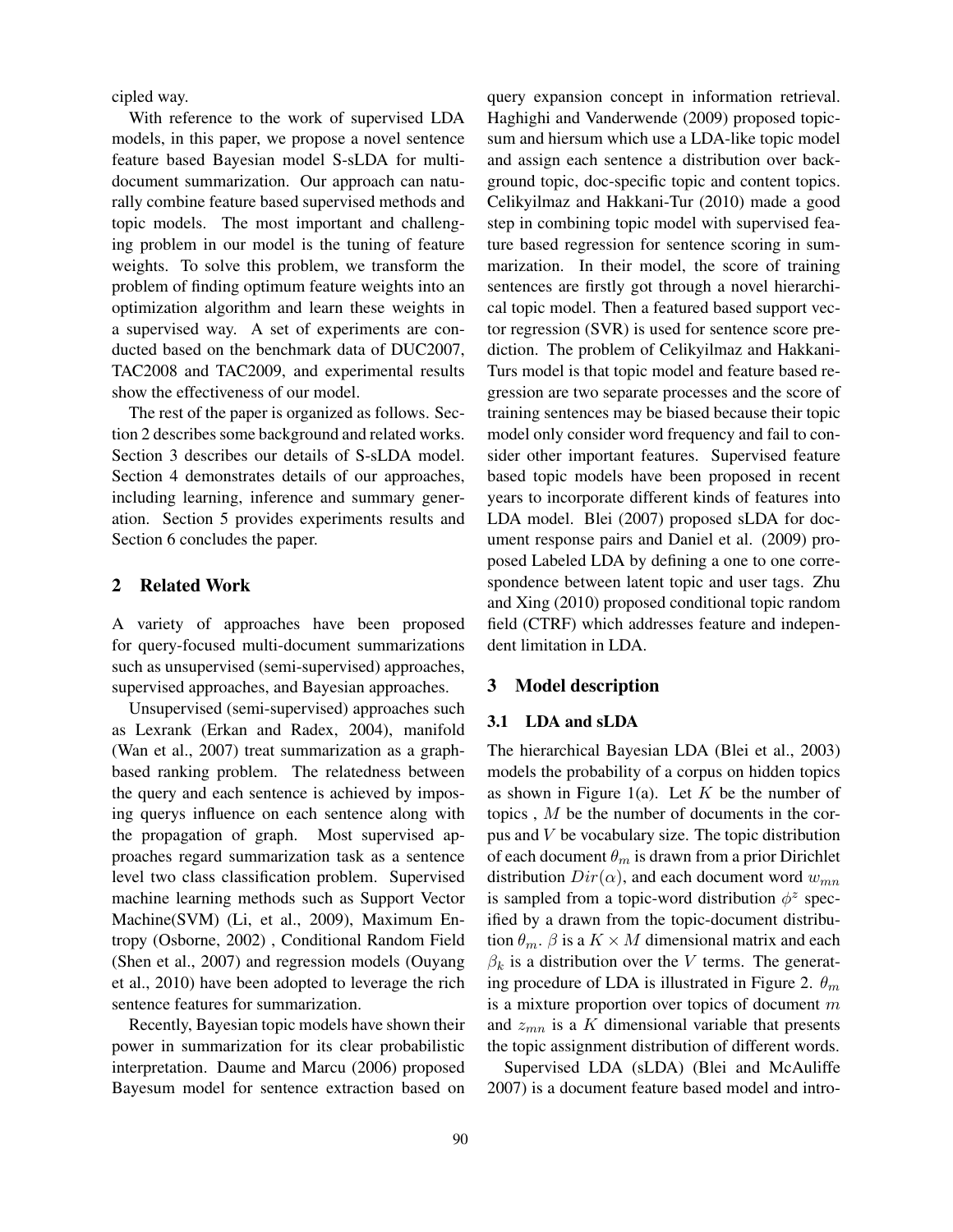

Figure 1: Graphical models for (a) LDA model and (b) sLDA model.

- 1. Draw a document proportion vector  $\theta_m | \alpha \sim Dir(\alpha)$ 2. For each word in m
- (a)draw topic assignment  $z_{mn}|\theta \sim Multi(\theta_{z_{mn}})$ (b)draw word  $w_{mn}|z_{mn}, \beta \sim Multi(\beta_{z_{mn}})$

Figure 2: Generation process for LDA

duces a response variable to each document for topic discovering, as shown in Figure 1(b). In the generative procedure of sLDA, the document pairwise label is draw from  $y|\overrightarrow{z_m}, \eta, \delta^2 \sim p(y|\overrightarrow{z_m}, \eta, \delta^2)$ , where  $\overrightarrow{z_m} = \frac{1}{N}$  $\frac{1}{N} \sum_{n=1}^{N} z_{m,n}.$ 

# 3.2 Problem Formulation

Here we firstly give a standard formulation of the task. Let  $K$  be the number of topics,  $V$  be the vocabulary size and M be the number of documents. Each document  $D_m$  is represented with a collection of sentence  $D_m = \{S_s\}_{s=1}^{s=N_m}$  where  $N_m$  denotes the number of sentences in  $m<sup>th</sup>$  document. Each sentence is represented with a collection of words  ${w_{msn}}_{n=1}^{n=N_{ms}}$  where  $N_{ms}$  denotes the number of words in current sentence.  $\overrightarrow{Y_{ms}}$  denotes the feature vector of current sentence and we assume that these features are independent.

# 3.3 S-sLDA

 $z_{ms}$  is the hidden variable indicating the topic of current sentence. In S-sLDA, we make an assumption that words in the same sentence are generated from the same topic which was proposed by Gruber (2007).  $z_{msn}$  denotes the topic assignment of current word. According to our assumption,  $z_{msn}$  =



Figure 3: Graph model for S-sLDA model

| 1. Draw a document proportion vector $\theta_m   \alpha \sim Dir(\alpha)$                                   |
|-------------------------------------------------------------------------------------------------------------|
| 2. For each sentence in $m$                                                                                 |
| (a)draw topic assignment $z_{ms} \theta \sim Multi(\theta_{z_{mn}})$                                        |
| (b) draw feature vector $\overrightarrow{Y_{ms}} z_{ms}, \eta \sim p(\overrightarrow{Y_{ms}} z_{ms}, \eta)$ |
| (c) for each word $w_{msn}$ in current sentence                                                             |
| draw $w_{msn} z_{ms}, \beta \sim Multi(\beta_{z_{ms}})$                                                     |
|                                                                                                             |

Figure 4: generation process for S-sLDA

 $z_{ms}$  for any  $n \in [1, N_{ms}]$ . The generative approach of S-sLDA is shown in Figure 3 and Figure 4. We can see that the generative process involves not only the words within current sentence, but also a series of sentence features. The mixture weights over features in S-sLDA are defined with a generalized linear model (GLM).

$$
p(\overrightarrow{Y_{ms}}|z_{ms},\eta) = \frac{exp(z_{ms}^T \eta)\overrightarrow{Y_{ms}}}{\sum_{z_{ms}} exp(z_{ms}^T \eta)\overrightarrow{Y_{ms}}}
$$
 (1)

Here we assume that each sentence has  $T$  features and  $\overrightarrow{Y_{ms}}$  is a  $T \times 1$  dimensional vector.  $\eta$  is a  $K \times T$  weight matrix of each feature upon topics, which largely controls the feature generation procedure. Unlike s-LDA where  $\eta$  is a latent variable estimated from the maximum likelihood estimation algorithm, in S-sLDA the value of  $\eta$  is trained through a supervised algorithm which will be illustrated in detail in Section 3.

#### 3.4 Posterior Inference and Estimation

Given a document and labels for each sentence, the posterior distribution of the latent variables is:

$$
p(\theta, z_{1:N}|w_{1:N}, Y, \alpha, \beta_{1:K}, \eta) =
$$
\n
$$
\frac{\prod_{m} p(\theta_{m}|\alpha) \prod_{s} [p(z_{ms}|\theta_{m}) p(\overrightarrow{Y_{ms}}|z_{ms}, \eta) \prod_{n} p(w_{msn}|z_{msn}, \beta_{z_{msn}}]}{\int d\theta p(\theta_{m}|\alpha) \sum_{z} \prod_{s} [p(z_{ms}|\theta_{m}) p(\overrightarrow{Y_{ms}}|z_{ms}, \eta) \prod_{n} p(w_{msn}|\beta_{z_{msn}})]}
$$
\nEqn. (2) cannot be efficiently computed. By applying the Jensens inequality, we obtain a lower bound of the log likelihood of document 
$$
p(\theta, z_{1:N}|w_{1:N}, \overrightarrow{Y_{ms}}, \alpha, \beta_{1:K}, \eta) \ge L
$$
, where

$$
L = \sum_{ms} E[logP(z_{ms}|\theta)] + \sum_{ms} E[logP(\overrightarrow{Y_{ms}}|z_{ms}, \eta)] +
$$
  

$$
\sum_{m} E[logP(\theta|\alpha)] + \sum_{msn} E[logP(w_{msn}|z_{ms}, \beta)] + H(q)
$$
  
(3)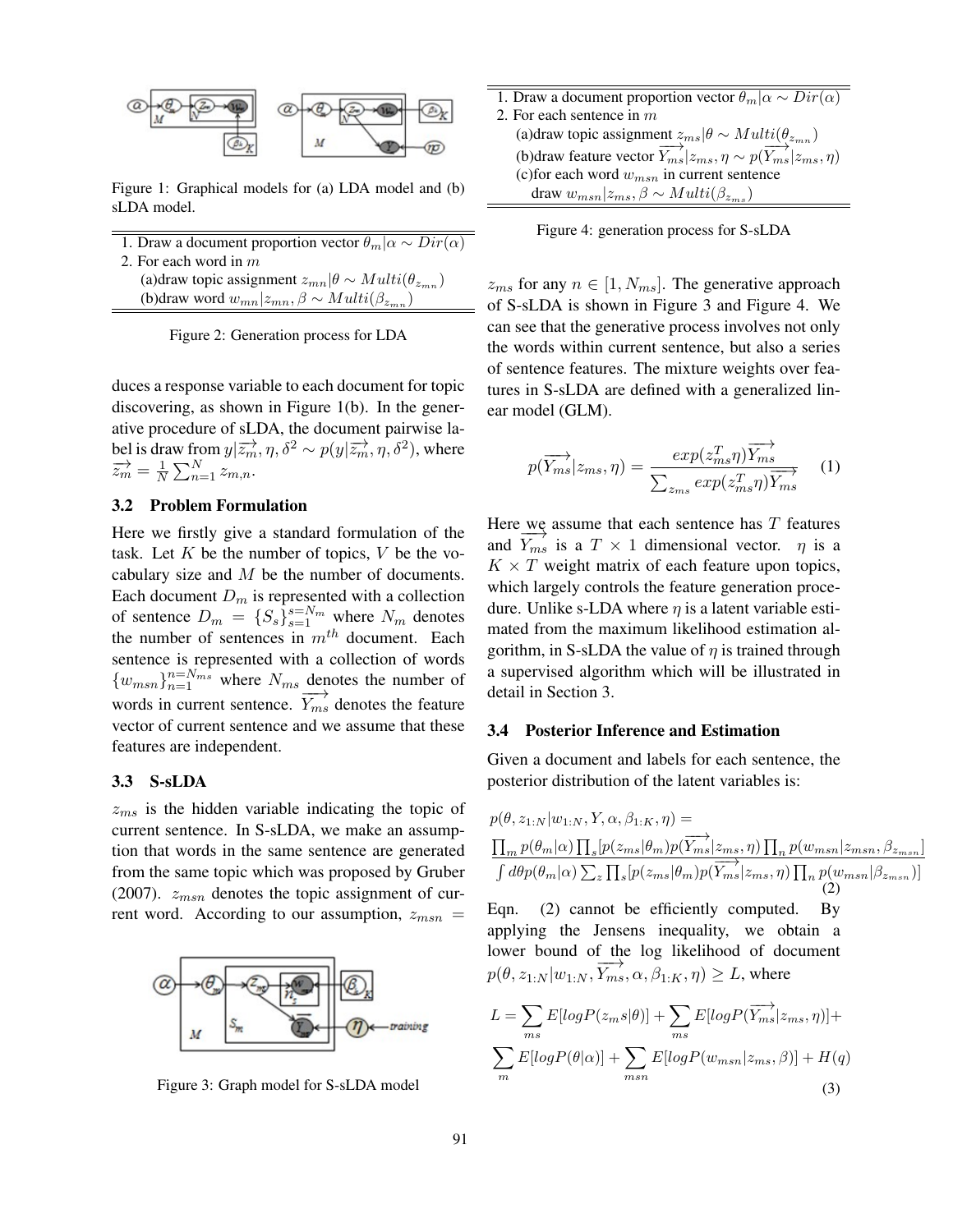where  $H(q) = -E[log q]$  and it is the entropy of variational distribution q is defined as

$$
q(\theta, z | \gamma, \phi) = \prod_{mk} q(\theta_m | \gamma) \prod_{sn} q(z_{msn} | \phi_{ms}) \quad (4)
$$

here  $\gamma$  a K-dimensional Dirichlet parameter vector and multinomial parameters. The first, third and forth terms of Eqn. (3) are identical to the corresponding terms for unsupervised LDA (Blei et al., 2003). The second term is the expectation of log probability of features given the latent topic assignments.

$$
E[logP(\overrightarrow{Y_{ms}}|z_{ms},\eta)] =
$$
  

$$
E(z_{ms})^T \eta \overrightarrow{Y_{ms}} - log \sum_{z_{ms}} exp(z_{ms}^T \eta \overrightarrow{Y_{ms}})
$$
(5)

where  $E(z_{ms})^T$  is a  $1 \times K$  dimensional vector  $\left[\phi_{msk}\right]_{k=1}^{k=K}$ . The Bayes estimation for S-sLDA model can be got via a variational EM algorithm. In EM procedure, the lower bound is firstly minimized with respect to  $\gamma$  and  $\phi$ , and then minimized with  $\alpha$ and  $\beta$  by fixing  $\gamma$  and  $\phi$ .

### E-step:

The updating of Dirichlet parameter  $\gamma$  is identical to that of unsupervised LDA, and does not involve feature vector  $\overrightarrow{Y_{ms}}$ .

$$
\gamma_m^{new} \leftarrow \alpha + \sum_{s \in m} \phi_s \tag{6}
$$

$$
\phi_{sk}^{new} \propto exp\{E[log\theta_m|\gamma] + \sum_{n=1}^{N_{ms}} E[log(w_{msn}|\beta_{1:K})] +
$$
  

$$
\sum_{t=1}^{T} \eta_{kt} Y_{st}\} = exp[\Psi(\gamma_{mk}) - \Psi(\sum_{k=1}^{K} \gamma_{mk}) + \sum_{t=1}^{T} \eta_{kt} Y_{st}]
$$
(7)

where  $\Psi(\cdot)$  denotes the log Γ function.  $m_s$  denotes the document that current sentence comes from and  $Y_{st}$  denotes the  $t^{th}$  feature of sentence s. M-step:

The M-step for updating  $\beta$  is the same as the procedure in unsupervised LDA, where the probability of a word generated from a topic is proportional to the number of times this word assigned to the topic.

$$
\beta_{kw}^{new} = \sum_{m=1}^{M} \sum_{s=1}^{N_m} \sum_{n=1}^{N_{ms}} 1(w_{msn} = w) \phi_{ms}^k \quad (8)
$$

#### 4 Our Approach

# 4.1 Learning

In this subsection, we describe how we learn the feature weight  $\eta$  in a supervised way. The learning process of  $\eta$  is a supervised algorithm combined with variational inference of S-sLDA. Given a topic description  $Q^1$  and a collection of training sentences  $S$ from related documents, human assessors assign a score  $v(v = -2, -1, 0, 1, 1)$  to each sentence in S. The score is an integer between  $-2$  (the least desired summary sentences) and  $+2$  (the most desired summary sentences), and score 0 denotes neutral attitude.  $O_v = \{o_{v1}, o_{v2}, ..., v_{vk}\}(v = -2, -1, 0, 1, 2)$ is the set containing sentences with score v. Let  $\phi_{Ok}$ denote the probability that query is generated from topic k. Since query does not belong to any document, we use the following strategy to leverage  $\phi_{Qk}$ 

$$
\phi_{Qk} = \prod_{w \in Q} \beta_{kw} \cdot \frac{1}{M} \sum_{m=1}^{M} exp[\Psi(\gamma_{mk}) - \Psi(\sum_{k=1}^{K} \gamma_{mk})]
$$
\n(9)

In Equ.(9),  $\prod_{w \in Q} \beta_{kw}$  denotes the probability that all terms in query are generated from topic  $k$ and  $\frac{1}{M} \sum_{m=1}^{M} exp[\Psi(\gamma_{mk}) - \Psi(\sum_{k=1}^{K} \gamma_{mk})]$  can be seen as the average probability that all documents in the corpus are talking about topic  $k$ . Eqn. (9) is based on the assumption that query topic is relevant to the main topic discussed by the document corpus. This is a reasonable assumption and most previous LDA summarization models are based on similar assumptions.

Next, we define  $\phi_{O_v,k}$  for sentence set  $O_v$ , which can be interpreted as the probability that all sentences in collection  $O_v$  are generated from topic k.

$$
\phi_{O_v,k} = \frac{1}{|O_v|} \sum_{s \in O_v} \phi_{sk}, k \in [1, K], v \in [-2, 2]
$$
 (10)

 $|O_v|$  denotes the number of sentences in set  $O_v$ . Inspired by the idea that desired summary sentences would be more semantically related with the query, we transform problem of finding optimum  $\eta$  to the following optimization problem:

$$
min_{\eta} L(\eta) = \sum_{v=-2}^{v=2} v \cdot KL(O_v || Q); \sum_{t=1}^{T} \eta_{kt} = 1 \tag{11}
$$

<sup>1</sup>We select multiple queries and their related sentences for training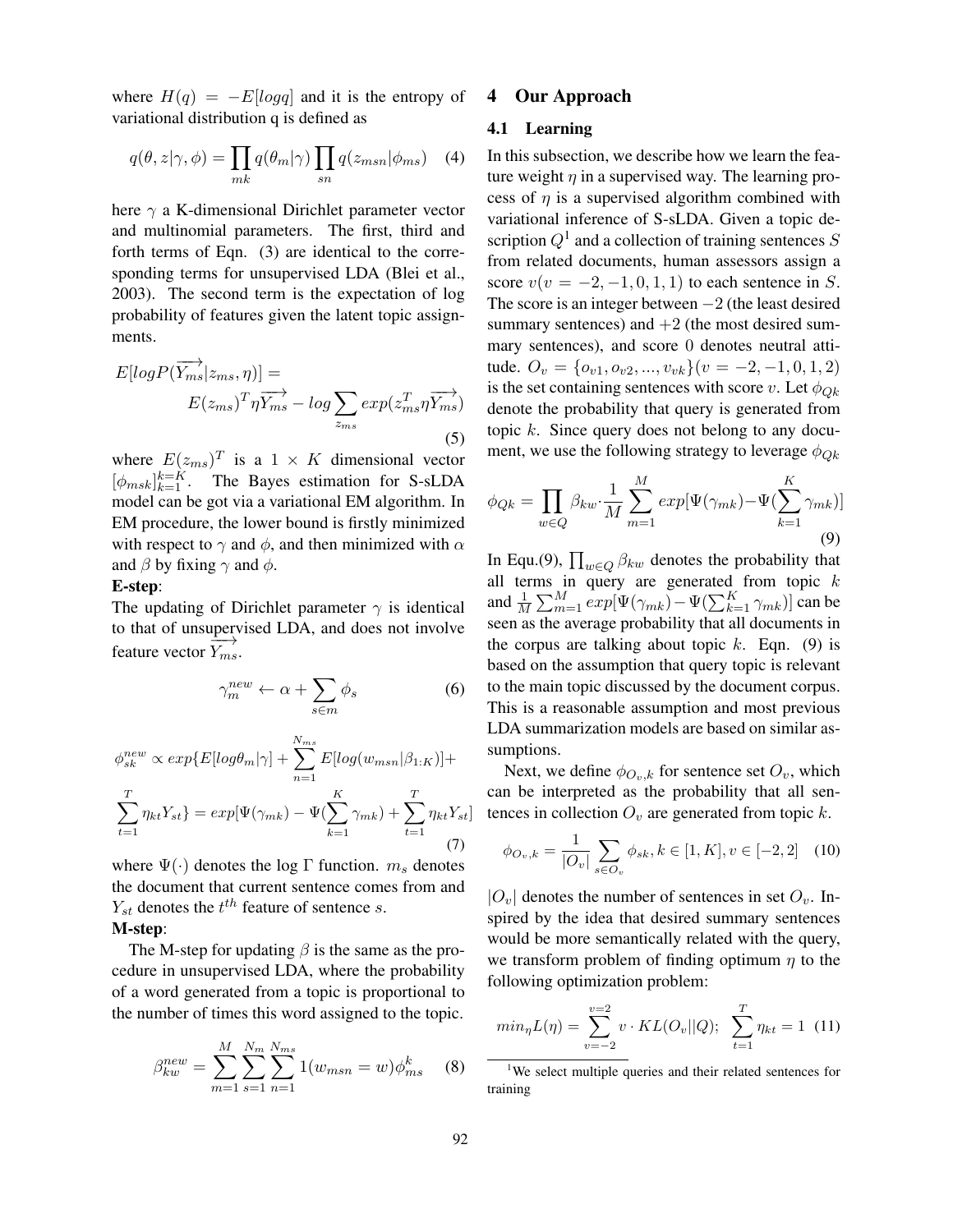where  $KL(O_v||Q)$  is the Kullback-Leibler divergence between the topic and sentence set  $O_v$  as shown in Eqn.(12).

$$
KL(O_v||Q) = \sum_{k=1}^{K} \phi_{O_vk} log \frac{\phi_{O_vk}}{\phi_{Qk}}
$$
(12)

In Eqn. (11), we can see that  $O_2$ , which contain desirable sentences, would be given the largest penalty for its KL divergence from Query. The case is just opposite for undesired set.

Our idea is to incorporate the minimization process of Eqn.(11) into variational inference process of S-sLDA model. Here we perform gradient based optimization method to minimize Eqn.(11). Firstly, we derive the gradient of  $L(\eta)$  with respect to  $\eta$ .

$$
\frac{\partial L(\eta)}{\eta_{xy}} = \sum_{v=-2}^{v=2} v \cdot \frac{\partial KL(Q_v||Q)}{\partial \eta_{xy}} \tag{13}
$$

$$
\frac{\partial KL(Q_v||Q)}{\partial \eta_{xy}} = \sum_{k=1}^{K} \frac{1}{|Q_v|} (1 + log \frac{\sum_{s \in Q_v}{Q_v}}{\left|Q_v\right|}) \sum_{s \in Q_v} \frac{\partial \phi_{sk}}{\partial \eta_{xy}} - \sum_{k=1}^{K} \frac{1}{|Q_v|} \sum_{s \in Q_v} \frac{\partial Q_{sk}}{\eta_{xy}} - \sum_{k=1}^{K} \frac{1}{Q_v} \frac{\sum_{s \in Q_v \phi_{sk}} \partial \phi_{sk}}{\phi_{Qk}} \frac{\partial \phi_{sk}}{\partial \eta_{xy}}
$$
\n(14)

For simplification, we regard  $\beta$  and  $\gamma$  as constant during updating process of  $\eta$ , so  $\frac{\partial \phi_{Qk}}{\partial n_{av}}$  $\frac{\partial \phi_{Qk}}{\partial \eta_{xy}} = 0.^2$  We can further get first derivative for each labeled sentence.

$$
\frac{\partial \phi_{sk}}{\eta_{xy}} \propto \begin{cases} Y_{sy} \exp[\Psi(\gamma_{m_s i}) - \Psi(\sum_{k=1}^K \gamma_{m_s k}) + \sum_{t=1}^T \eta_{kt} Y_{sy}] \\ \times \prod_{w \in s} \beta_{kw} & \text{if } k = x \\ 0 & \text{if } k \neq x \end{cases}
$$
(15)

## 4.2 Feature Space

Lots of features have been proven to be useful for summarization (Louis et al., 2010). Here we discuss several types of features which are adopted in S-sLDA model. The feature values are either binary or normalized to the interval [0,1]. The following features are used in S-sLDA:

Cosine Similarity with query: Cosine similarity is based on the tf-idf value of terms.

Local Inner-document Degree Order: Local Inner document Degree Order is a binary feature which indicates whether Inner-document Degree (IDD) of sentence s is the largest among its neighbors. IDD means the edge number between s and other sentences in the same document.

Document Specific Word: 1 if a sentence contains document specific word, 0 otherwise.

Average Unigram Probability (Nenkova and Vanderwende, 2005; Celikyilmaz and Hakkani-Tur 2010): As for sentence  $s, p(s) = \sum_{w \in s} \frac{1}{|s|}$  $\frac{1}{|s|}p_D(w),$ where  $p_D(w)$  is the observed unigram probability in document collection.

In addition, we also use the commonly used features including sentence position, paragraph position, sentence length and sentence bigram frequency.

| E-step                                                      |
|-------------------------------------------------------------|
| initialize $\phi_{sk}^0 := 1/K$ for all i and s.            |
| initialize $\gamma_{mi} := \alpha_{mi} + N(m/K)$ for all i. |
| initialize $\eta_{kt} = 0$ for all k and t.                 |
| while not convergence                                       |
| for $m = 1 : M$                                             |
| update $\gamma_m^{t+1}$ according to Eqn.(6)                |
| for $s=1:N_m$                                               |
| for $k = 1 \cdot K$                                         |
| update $\phi_{sk}^{t+1}$ according to Eqn.(7)               |
| normalize the sum of $\phi_{sk}^{t+1}$ to 1.                |
| Minimize $L(\eta)$ according to Eqn.(11)-(15).              |
| M-step:                                                     |

update  $\beta$  according to Eqn.(8)

Figure 5: Learning process of  $\eta$  in S-sLDA

## 4.3 Sentence Selection Strategy

Next we explain our sentence selection strategy. According to our intuition that the desired summary should have a small KL divergence with query, we propose a function to score a set of sentences Sum. We use a decreasing logistic function  $\zeta(x) = 1/(1+\zeta)$  $e^x$ ) to refine the score to the range of (0,1).

$$
Score(Sum) = \zeta(KL(sum||Q)) \qquad (16)
$$

Let  $Sum^*$  denote the optimum update summary. We can get  $Sum<sup>*</sup>$  by maximizing the scoring function.

$$
Sum^* = \mathop{\arg\max}_{Sum \in S\&\&words(Sum) \le L} Score(Sum)
$$
\n(17)

<sup>&</sup>lt;sup>2</sup>This is reasonable because the influence of  $\gamma$  and  $\beta$  have been embodied in  $\phi$  during each iteration.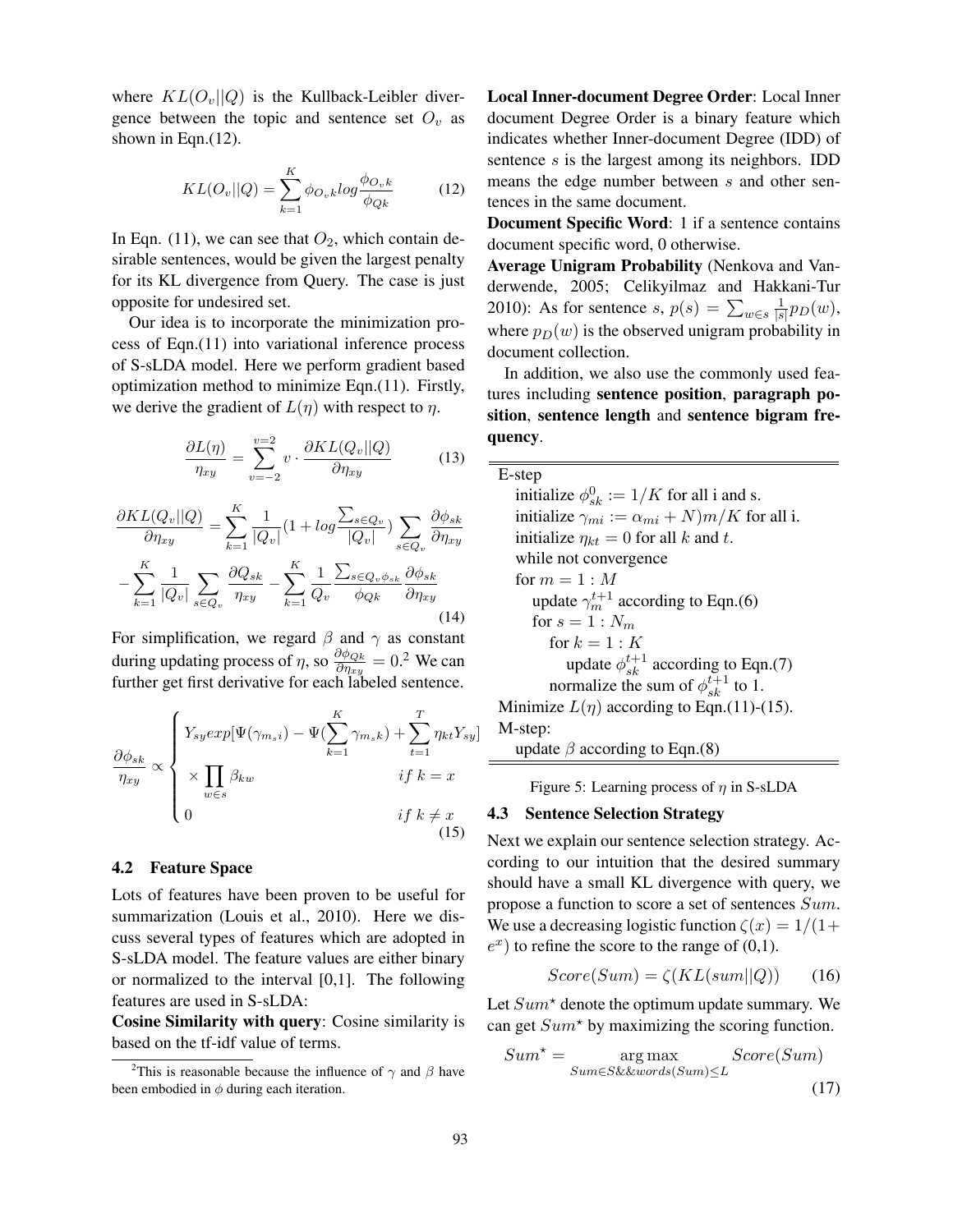- 1. Learning: Given labeled set  $O_v$ , learn the feature weight vector  $\eta$  using algorithm in Figure 5.
- 2. Given new data set and  $\eta$ , use algorithm in section 3.3 for inference. (The only difference between this step and step (1) is that in this step we do not need minimize  $L(n)$ .
- 3. Select sentences for summarization from algorithm in Figure 6.

Figure 6: Summarization Generation by S-sLDA.

A greedy algorithm is applied by adding sentence one by one to obtain  $Sum^*$ . We use G to denote the sentence set containing selected sentences. The algorithm first initializes  $G$  to  $\Phi$  and  $X$  to  $SU$ . During each iteration, we select one sentence from  $X$ which maximize  $Score(s_m \cup G)$ . To avoid topic redundancy in the summary, we also revise the MMR strategy (Goldstein et al., 1999; Ouyang et al., 2007) in the process of sentence selection. For each  $s_m$ , we compute the semantic similarity between  $s_m$  and each sentence  $s_t$  in set Y in Eqn.(18).

$$
cos-sem(s_m, s_t) = \frac{\sum_k \phi_{s_m k} \phi_{s_t k}}{\sqrt{\sum_k \phi_{s_m k}^2} \sqrt{\sum_k \phi_{s_t k}^2}}
$$
(18)

We need to assure that the value of semantic similarity between two sentences is less than  $Th_{sem}$ . The whole procedure for summarization using S-sLDA model is illustrated in Figure 6.  $Th_{sem}$  is set to 0.5 in the experiments.

## 5 Experiments

#### 5.1 Experiments Set-up

The query-focused multi-document summarization task defined in DUC<sup>3</sup>(Document Understanding Conference) and TAC<sup>4</sup>(Text Analysis Conference) evaluations requires generating a concise and well organized summary for a collection of related news documents according to a given query which describes the users information need. The query usually consists of a title and one or more narrative/question sentences. The system-generated summaries for DUC and TAC are respectively limited to

250 words and 100 words. Our experiment data is composed of DUC 2007,  $TAC<sup>5</sup>$  2008 and TAC 2009 data which have 45, 48 and 44 collections respectively. In our experiments, DUC 2007 data is used as training data and TAC (2008-2009) data is used as the test data.

Stop-words in both documents and queries are removed using a stop-word list of 598 words, and the remaining words are stemmed by Porter Stemmer<sup>6</sup>. As for the automatic evaluation of summarization, ROUGE (Recall-Oriented Understudy for Gisting Evaluation) measures, including ROUGE-1, ROUGE-2, and ROUGE-SU4<sup>7</sup> and their corresponding 95% confidence intervals, are used to evaluate the performance of the summaries. In order to obtain a more comprehensive measure of summary quality, we also conduct manual evaluation on TAC data with reference to (Haghighi and Vanderwende, 2009; Celikyilmaz and Hakkani-Tur, 2011; Delort and Alfonseca, 2011).

#### 5.2 Comparison with other Bayesian models

In this subsection, we compare our model with the following Bayesian baselines:

KL-sum: It is developed by Haghighi and Vanderwende (Lin et al., 2006) by using a KLdivergence based sentence selection strategy.

$$
KL(P_s||Q_d) = \sum_{w} P(w)log\frac{P(w)}{Q(w)}\tag{19}
$$

where  $P_s$  is the unigram distribution of candidate summary and  $Q_d$  denotes the unigram distribution of document collection. Sentences with higher ranking score is selected into the summary.

HierSum: A LDA based approach proposed by Haghighi and Vanderwende (2009), where unigram distribution is calculated from LDA topic model in Equ.(14).

Hybhsum: A supervised approach developed by Celikyilmaz and Hakkani-Tur (2010).

For fair comparison, baselines use the same proprecessing methods with our model and all sum-

<sup>&</sup>lt;sup>3</sup>http://duc.nist.gov/.

<sup>4</sup> http://www.nist.gov/tac/.

 ${}^{5}$ Here, we only use the docset-A data in TAC, since TAC data is composed of docset-A and docset-B data, and the docset-B data is mainly for the update summarization task.

<sup>6</sup> http://tartarus.org/ martin/PorterStemmer/.

<sup>7</sup> Jackknife scoring for ROUGE is used in order to compare with the human summaries.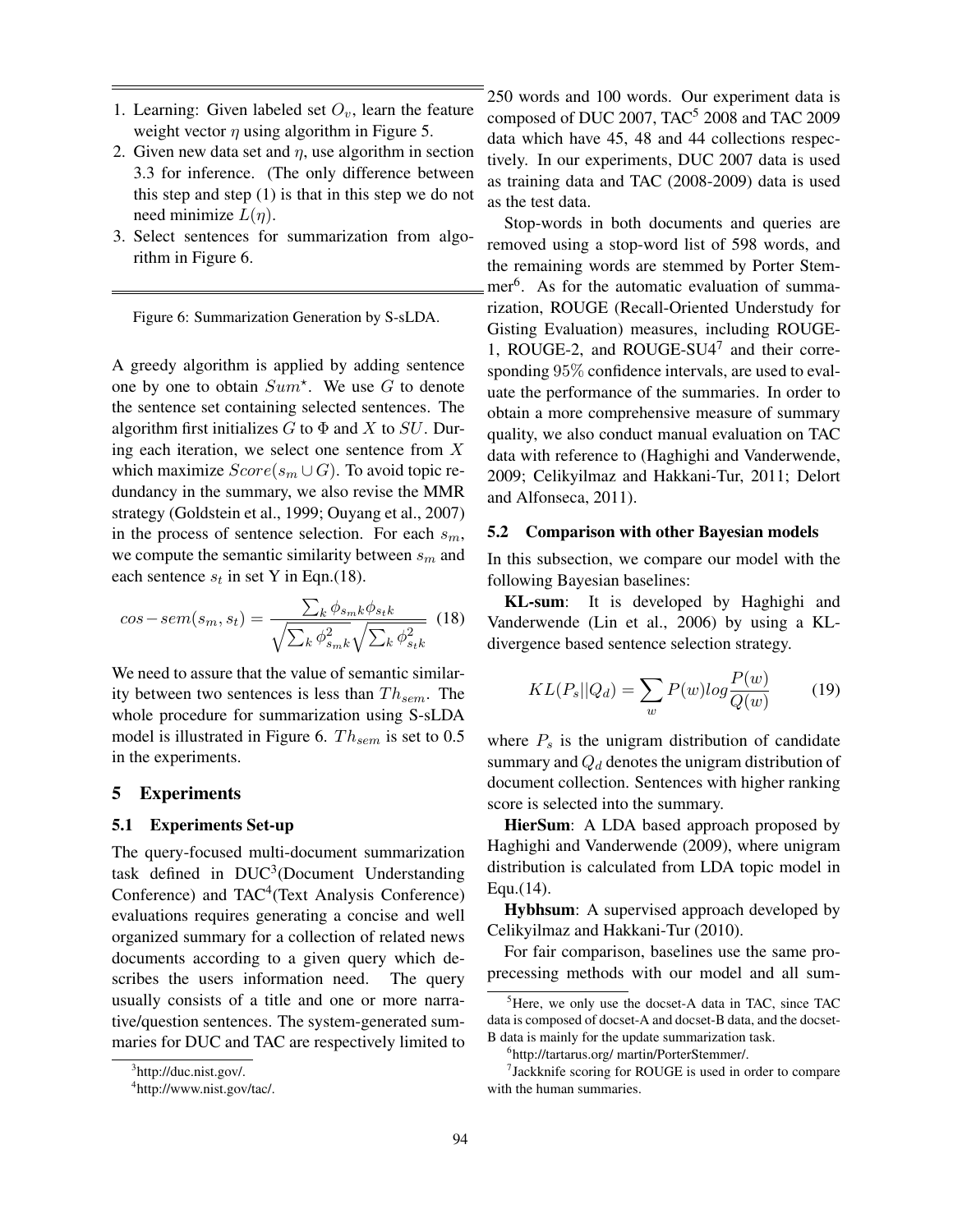| Methods           | ROUGE-1             | ROUGE-2             | ROUGE-SU4           |
|-------------------|---------------------|---------------------|---------------------|
| Our               | 0.3724              | 0.1030              | 0.1342              |
| approach          | $(0.3660 - 0.3788)$ | $(0.0999 - 0.1061)$ | $(0.1290 - 0.1394)$ |
| Hybhsum           | 0.3703              | 0.1007              | 0.1314              |
|                   | $(0.3600 - 0.3806)$ | $(0.0952 - 0.1059)$ | $(0.1241 - 0.1387)$ |
| HierSum           | 0.3613              | 0.0948              | 0.1278              |
|                   | $(0.3374 - 0.3752)$ | $(0.0899 - 0.0998)$ | $(0.1197 - 0.1359)$ |
| KL <sub>sum</sub> | 0.3504              | 0.0917              | 0.1234              |
|                   | $(0.3411 - 0.3597)$ | $(0.0842 - 0.0992)$ | $(0.1155 - 0.1315)$ |
| StandLDA          | 0.3368              | 0.0797              | 0.1156              |
|                   | $(0.3252 - 0.3386)$ | $(0.0758 - 0.0836)$ | $(0.1072 - 0.1240)$ |

maries are truncated to the same length of 100 words. From Table 1 and Table 2, we can

Table 1: Comparison of Bayesian models on TAC2008

| Methods           | ROUGE-1             | ROUGE-2             | ROUGE-SU4           |
|-------------------|---------------------|---------------------|---------------------|
| $_{\rm Our}$      | 0.3903              | 0.1223              | 0.1488              |
| approach          | $(0.3819 - 0.3987)$ | $(0.1167 - 0.1279)$ | $(0.1446 - 0.1530)$ |
|                   | 0.3824              | 0.1173              | 0.1436              |
| Hybhsum           | $(0.3686 - 0.3952)$ | $(0.1132 - 0.1214)$ | $(0.1358 - 0.1514)$ |
| HierSum           | 0.3706              | 0.1088              | 0.1386              |
|                   | $(0.3624 - 0.3788)$ | $(0.0950 - 0.1144)$ | $(0.1312 - 0.1464)$ |
| KL <sub>sum</sub> | 0.3619              | 0.0972              | 0.1299              |
|                   | $(0.3510 - 0.3728)$ | $(0.0917 - 0.1047)$ | $(0.1213 - 0.1385)$ |
| StandLDA          | 0.3552              | 0.0847              | 0.1214              |
|                   | $(0.3447 - 0.3657)$ | $(0.0813 - 0.0881)$ | $(0.1141 - 0.1286)$ |
|                   |                     |                     |                     |

Table 2: Comparison of Bayesian models on TAC2009

see that among all the Bayesian baselines, Hybhsum achieves the best result. This further illustrates the advantages of combining topic model with supervised method. In Table 1, we can see that our S-sLDA model performs better than Hybhsum and the improvements are 3.4% and 3.7% with respect to ROUGE-2 and ROUGE-SU4 on TAC2008 data. The comparison can be extended to TAC2009 data as shown in Table 2: the performance of SsLDA is above Hybhsum by 4.3% in ROUGE-2 and 5.1% in ROUGE-SU4. It is worth explaining that these achievements are significant, because in the TAC2008 evaluation, the performance of the top ranking systems are very close, i.e. the best system is only 4.2% above the 4th best system on ROUGE-2 and 1.2% on ROUGE-SU4.

#### 5.3 Comparison with other baselines.

In this subsection, we compare our model with some widely used models in summarization.

Manifold: It is the one-layer graph based semisupervised summarization approach developed by Wan et al. (2008). The graph is constructed only considering sentence relations using tf-idf and neglects topic information.

LexRank: Graph based summarization approach (Erkan and Radev, 2004), which is a revised version of famous web ranking algorithm PageRank. It is an unsupervised ranking algorithms compared with Manifold.

SVM: A supervised method - Support Vector Machine (SVM) (Vapnik 1995) which uses the same features as our approach.

MEAD: A centroid based summary algorithm by Radev et al. (2004). Cluster centroids in MEAD consists of words which are central not only to one article in a cluster, but to all the articles. Similarity is measure using tf-idf.

At the same time, we also present the top three participating systems with regard to ROUGE-2 on TAC2008 and TAC2009 for comparison, denoted as (denoted as SysRank 1st, 2nd and 3rd)(Gillick et al., 2008; Zhang et al., 2008; Gillick et al., 2009; Varma et al., 2009). The ROUGE scores of the top TAC system are directly provided by the TAC evaluation.

From Table 3 and Table 4, we can see that our approach outperforms the baselines in terms of ROUGE metrics consistently. When compared with the standard supervised method SVM, the relative improvements over the ROUGE-1, ROUGE-2 and ROUGE-SU4 scores are 4.3%, 13.1%, 8.3% respectively on TAC2008 and 7.2%, 14.9%, 14.3% on TAC2009. Our model is not as good as top participating systems on TAC2008 and TAC2009. But considering the fact that our model neither uses sentence compression algorithm nor leverage domain knowledge bases like Wikipedia or training data, such small difference in ROUGE scores is reasonable.

## 5.4 Manual Evaluations

In order to obtain a more accurate measure of summary quality for our S-sLDA model and Hybhsum, we performed a simple user study concerning the following aspects: (1) Overall quality: Which summary is better overall? (2) Focus: Which summary contains less irrelevant content? (3)Responsiveness: Which summary is more responsive to the query. (4) Non-Redundancy: Which summary is less redundant? 8 judges who specialize in NLP participated in the blind evaluation task. Evaluators are presented with two summaries generated by S-sLDA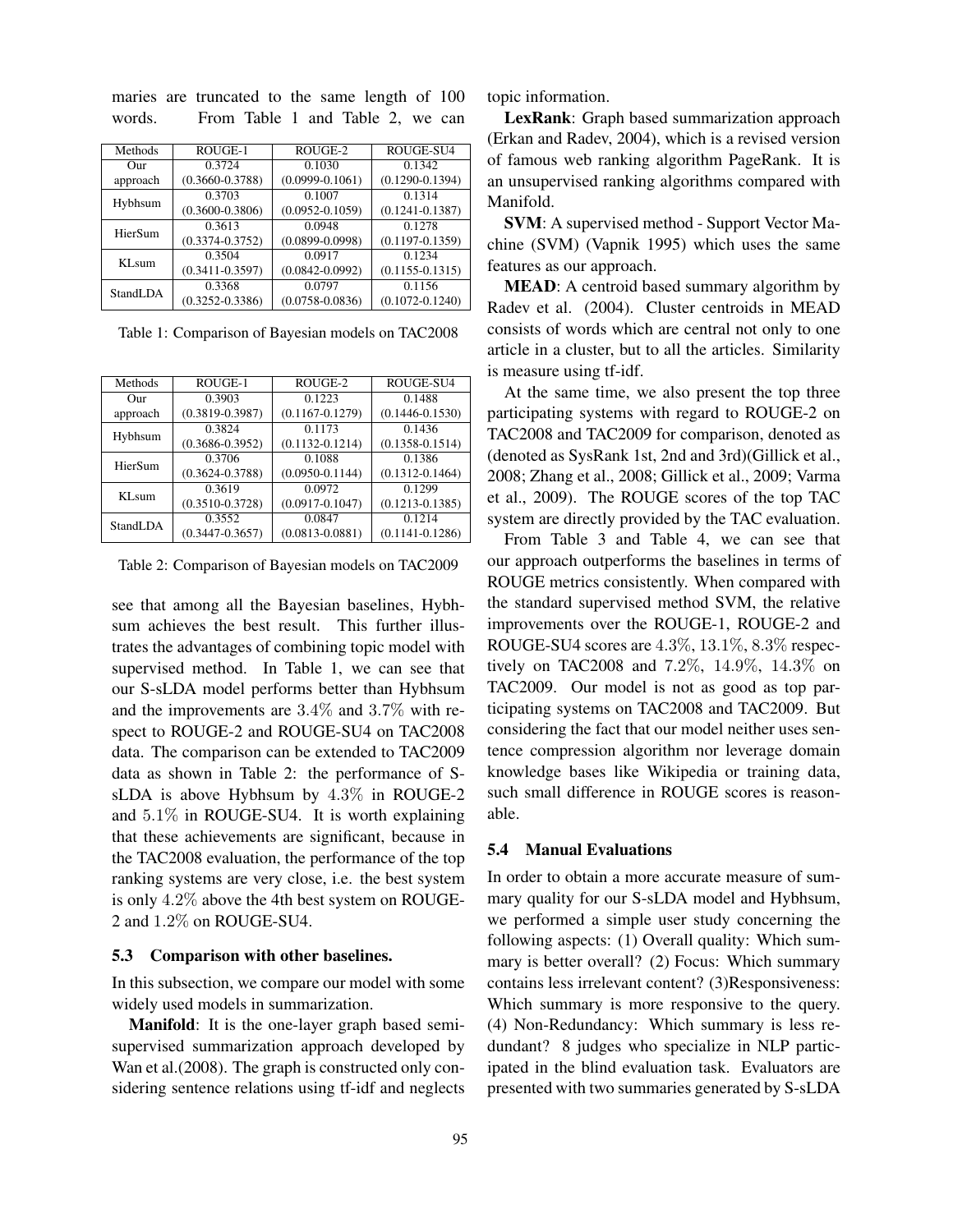| Methods          | ROUGE-1             | ROUGE-2             | ROUGE-SU4           |
|------------------|---------------------|---------------------|---------------------|
| Our              | 0.3724              | 0.1030              | 0.1342              |
| approach         | $(0.3660 - 0.3788)$ | $(0.0999 - 0.1061)$ | $(0.1290 - 0.1394)$ |
|                  | 0.3742              | 0.1039              | 0.1364              |
| SysRank $1^{st}$ | $(0.3639 - 0.3845)$ | $(0.0974 - 0.1104)$ | $(0.1285 - 0.1443)$ |
| SysRank $2^{nd}$ | 0.3717              | 0.0990              | 0.1326              |
|                  | $(0.3610 - 0.3824)$ | $(0.0944 - 0.1038)$ | $(0.1269 - 0.1385)$ |
| SysRank $3^{rd}$ | 0.3710              | 0.0977              | 0.1329              |
|                  | $(0.3550 - 0.3849)$ | $(0.0920 - 0.1034)$ | $(0.1267 - 0.1391)$ |
| PageRank         | 0.3597              | 0.0879              | 0.1221              |
|                  | $(0.3499 - 0.3695)$ | $(0.0809 - 0.0950)$ | $(0.1173 - 0.1269)$ |
| Manifold         | 0.3621              | 0.0931              | 0.1243              |
|                  | $(0.3506 - 0.3736)$ | $(0.0868 - 0.0994)$ | $(0.1206 - 0.1280)$ |
| <b>SVM</b>       | 0.3588              | 0.0921              | 0.1258              |
|                  | $(0.3489 - 0.3687)$ | $(0.0882 - 0.0960)$ | $(0.1204 - 0.1302)$ |
| <b>MEAD</b>      | 0.3558              | 0.0917              | 0.1226              |
|                  | $(0.3489 - 0.3627)$ | $(0.0882 - 0.0952)$ | $(0.1174 - 0.1278)$ |

Table 3: Comparison with baselines on TAC2008

| Methods     | ROUGE-1             | ROUGE-2             | ROUGE-SU4           |
|-------------|---------------------|---------------------|---------------------|
| Our         | 0.3903              | 0.1223              | 0.1488              |
| approach    | $(0.3819 - 0.3987)$ | $(0.1167 - 0.1279)$ | $(0.1446 - 0.1530)$ |
| SysRank 1st | 0.3917              | 0.1218              | 0.1505              |
|             | $(0.3778 - 0.4057)$ | $(0.1122 - 0.1314)$ | $(0.1414 - 0.1596)$ |
| SysRank 2nd | 0.3914              | 0.1212              | 0.1513              |
|             | $(0.3808 - 0.4020)$ | $(0.1147 - 0.1277)$ | $(0.1455 - 0.1571)$ |
|             | 0.3851              | 0.1084              | 0.1447              |
| SysRank 3rd | $(0.3762 - 0.3932)$ | $(0.1025 - 0.1144)$ | $(0.1398 - 0.1496)$ |
| PageRank    | 0.3616              | 0.0849              | 0.1249              |
|             | $(0.3532 - 0.3700)$ | $(0.0802 - 0.0896)$ | $(0.1221 - 0.1277)$ |
| Manifold    | 0.3713              | 0.1014              | 0.1342              |
|             | $(0.3586 - 0.3841)$ | $(0.0950 - 0.1178)$ | $(0.1299 - 0.1385)$ |
| <b>SVM</b>  | 0.3649              | 0.1028              | 0.1319              |
|             | $(0.3536 - 0.3762)$ | $(0.0957 - 0.1099)$ | $(0.1258 - 0.1380)$ |
| <b>MEAD</b> | 0.3601              | 0.1001              | 0.1287              |
|             | $(0.3536 - 0.3666)$ | $(0.0953 - 0.1049)$ | $(0.1228 - 0.1346)$ |
|             |                     |                     |                     |

Table 4: Comparison with baselines on TAC2009

and Hybhsum, as well as the four questions above. Then they need to answer which summary is better (tie). We randomly select 20 document collections from TAC 2008 data and randomly assign two summaries for each collection to three different evaluators to judge which model is better in each aspect.

As we can see from Table 5, the two models almost tie with respect to Non-redundancy, mainly because both models have used appropriate MMR strategies. But as for Overall quality, Focus and

|                | Our (win) | $Hyb$ hsum $(win)$ | <b>Tie</b> |
|----------------|-----------|--------------------|------------|
| Overall        |           |                    |            |
| Focus          | 32        |                    |            |
| Responsiveness | 33        |                    |            |
| Non-redundancy |           |                    |            |

Table 5: Comparison with baselines on TAC2009

Responsiveness, S-sLDA model outputs Hybhsum based on t-test on 95% confidence level. Table 6 shows the example summaries generated respectively by two models for document collection D0803A-A in TAC2008, whose query is "Describe the coal mine accidents in China and actions taken". From table 6, we can see that each sentence in these two summaries is somewhat related to topics of coal mines in China. We also observe that the summary in Table 6(a) is better than that in Table 6(b), tending to select shorter sentences and provide more information. This is because, in S-sLDA model, topic modeling is determined simultaneously by various features including terms and other ones such as sentence length, sentence position and so on, which can contribute to summary quality. As we can see, in Table 6(b), sentences (3) and (5) provide some unimportant information such as "somebody said", though they contain some words which are related to topics about coal mines.

(1)China to close at least 4,000 coal mines this year: official (2)By Oct. 10 this year there had been 43 coal mine accidents that killed 10 or more people, (3)Officials had stakes in coal mines. (4)All the coal mines will be closed down this year. (5) In the first eight months, the death toll of coal mine accidents rose 8.5 percent last year. (6) The government has issued a series of regulations and measures to improve the coun.try's coal mine safety situation. (7)The mining safety technology and equipments have been sold to countries. (8)More than 6,000 miners died in accidents in China

(1) In the first eight months, the death toll of coal mine accidents across China rose 8.5 percent from the same period last year. (2)China will close down a number of ill-operated coal mines at the end of this month, said a work safety official here Monday. (3) Li Yizhong, director of the National Bureau of Production Safety Supervision and Administration, has said the collusion between mine owners and officials is to be condemned. (4)from January to September this year, 4,228 people were killed in 2,337 coal mine accidents. (5) Chen said officials who refused to register their stakes in coal mines within the required time

Table 6: Example summary text generated by systems (a)S-sLDA and (b) Hybhsum. (D0803A-A, TAC2008)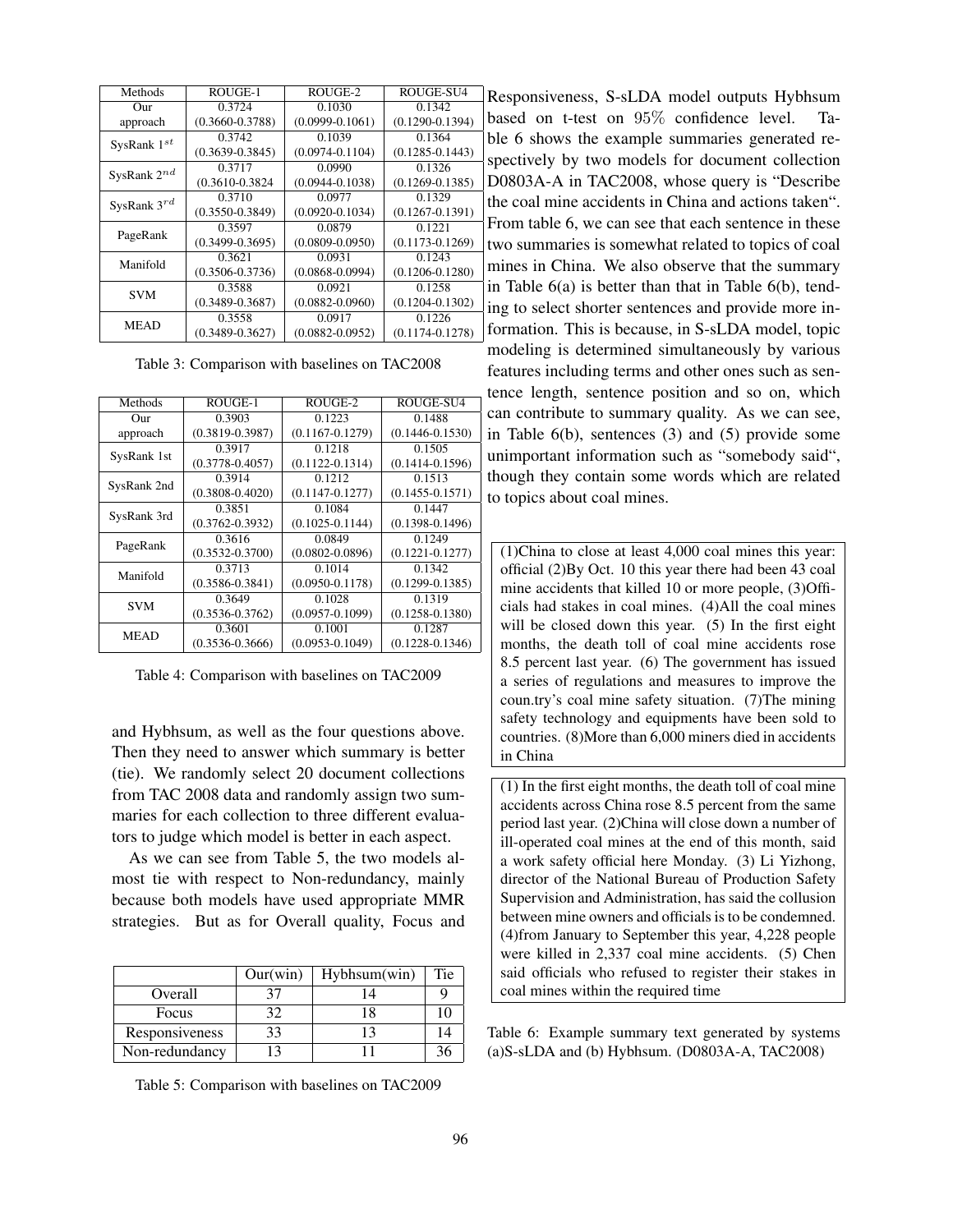# 6 Conclusion

In this paper, we propose a novel supervised approach based on revised supervised topic model for query-focused multi document summarization. Our approach naturally combines Bayesian topic model with supervised method and enjoy the advantages of both models. Experiments on benchmark demonstrate good performance of our model.

## Acknowledgments

This research work has been supported by NSFC grants (No.90920011 and No.61273278), National Key Technology R&D Program (No:2011BAH1B0403), and National High Technology R&D Program (No.2012AA011101). We also thank the three anonymous reviewers for their helpful comments. Corresponding author: Sujian Li.

### References

- David Blei and Jon McAuliffe. Supervised topic models. 2007. In *Neural Information Processing Systems*
- David Blei, Andrew Ng and Micheal Jordan. Latent dirichlet allocation. In *The Journal of Machine Learning Research*, page: 993-1022.
- Charles Broyden. 1965. A class of methods for solving nonlinear simultaneous equations. In *Math. Comp.* volume 19, page 577-593.
- Jaime Carbonell and Jade Goldstein. 1998. The use of MMR, diversity-based reranking for reordering documents and producing summaries. In *Proceedings of the 21st annual international ACM SIGIR conference on Research and development in information retrieval*.
- Asli Celikyilmaz and Dilek Hakkani-Tur. 2010. A Hybrid hierarchical model for multi-document summarization. In *Proceedings of the 48th Annual Meeting of the Association for Computational Linguistics*. page: 815-825
- Jade Goldstein, Mark Kantrowitz, Vibhu Mittal and Jaime Carbonell. 1999. Summarizing Text Documents: Sentence Selection and Evaluation Metrics. In *Proceedings of the 22nd annual international ACM SI-GIR conference on Research and development in information retrieval*, page: 121-128.
- Amit Grubber, Micheal Rosen-zvi and Yair Weiss. 2007. Hidden Topic Markov Model. *In Artificial Intelligence and Statistics.*
- Hal Daume and Daniel Marcu H. 2006. Bayesian Query-Focused Summarization. In *Proceedings of the 21st*

*International Conference on Computational Linguistics and the 44th annual meeting of the Association for Computational Linguistics*, page 305-312.

- Gune Erkan and Dragomir Radev. 2004. Lexrank: graphbased lexical centrality as salience in text summarization. In *J. Artif. Intell. Res. (JAIR)*, page 457-479.
- Dan Gillick, Benoit Favre, Dilek Hakkani-Tur, *The ICSI Summarization System at TAC*, TAC 2008.
- Dan Gillick, Benoit Favre, and Dilek Hakkani-Tur, Berndt Bohnet, Yang Liu, Shasha Xie. *The ICSI/UTD Summarization System at TAC 2009*. TAC 2009
- Aria Haghighi and Lucy Vanderwende. 2009. Exploring content models for multi-document summarization. In *Proceedings of Human Language Technologies: The 2009 Annual Conference of the North American Chapter of the Association for Computational Linguistics*, pages 362370.
- Feng Jin, Minlie Huang, and Xiaoyan Zhu. 2010. The summarization systems at tac 2010. In *Proceedings of the third Text Analysis Conference*, TAC-2010.
- Liangda Li, Ke Zhou, Gui-Rong Xue, Hongyuan Zha and Yong Yu. 2009. Enhancing diversity, coverage and balance for summarization through structure learning. In *Proceedings of the 18th international conference on World wide web*, page 71-80.
- Chin-Yew Lin, Guihong Gao, Jianfeng Gao and Jian-Yun Nie. 2006. An information-theoretic approach to automatic evaluation of summaries. In *Proceedings of the main conference on Human Language Technology Conference of the North American Chapter of the Association of Computational Linguistics*, page:462-470.
- Annie Louis, Aravind Joshi, Ani Nenkova. 2010. Discourse indicators for content selection in summarization. In *Proceedings of the 11th Annual Meeting of the Special Interest Group on Discourse and Dialogue*, page:147-156.
- Tengfei Ma, Xiaojun Wan. 2010. Multi-document summarization using minimum distortion, in *Proceedings of International Conference of Data Mining*. page 354363.
- Rebecca Mason and Eugene Charniak. 2011. Extractive multi-document summaries should explicitly not contain document-specific content. In *proceedings of ACL HLT*, page:49-54.
- Ani Nenkova and Lucy Vanderwende. The impact of frequency on summarization. In *Tech. Report MSR-TR-2005-101*, Microsoft Research, Redwood, Washington, 2005.
- Ani Nenkova, Lucy Vanderwende and Kathleen McKeown. 2006. A compositional context sensitive multidocument summarizer: exploring the factors that inuence summarization. In *Proceedings of the 29th annual International ACM SIGIR Conference on Re-*